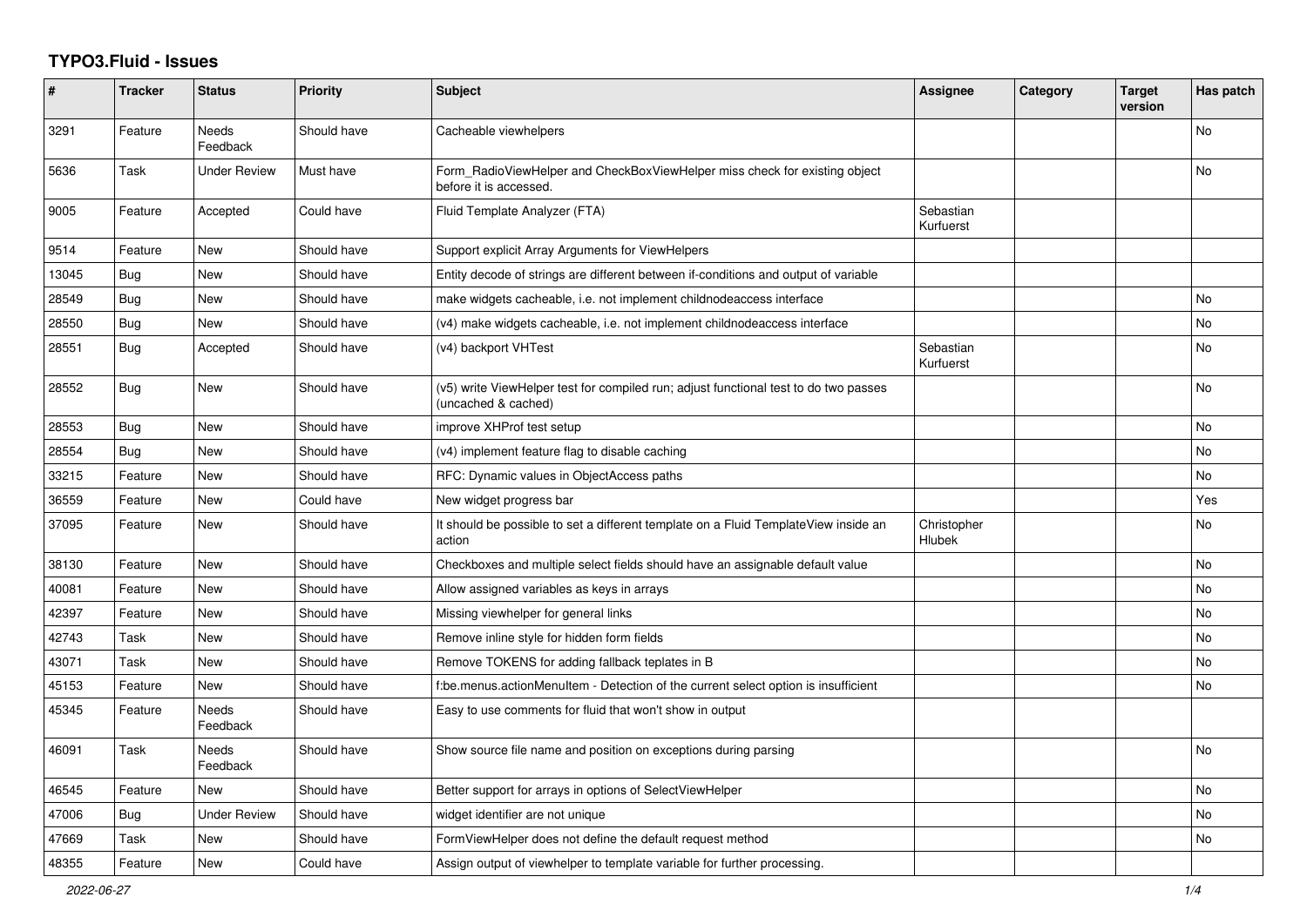| $\vert$ # | <b>Tracker</b> | <b>Status</b>            | <b>Priority</b> | <b>Subject</b>                                                                            | Assignee               | Category | <b>Target</b><br>version | Has patch |
|-----------|----------------|--------------------------|-----------------|-------------------------------------------------------------------------------------------|------------------------|----------|--------------------------|-----------|
| 49038     | <b>Bug</b>     | New                      | Must have       | form.select does not select the first item if prependOptionValue is used                  |                        |          |                          | <b>No</b> |
| 49756     | Feature        | Under Review             | Should have     | Select values by array key in checkbox viewhelper                                         |                        |          |                          | <b>No</b> |
| 50888     | Bug            | <b>Under Review</b>      | Should have     | WSOD by changing name of section and if Fluid caches are generated                        |                        |          |                          | No        |
| 51277     | Feature        | New                      | Should have     | ViewHelper context should be aware of actual file occurrence                              |                        |          |                          | No        |
| 52419     | <b>Bug</b>     | <b>New</b>               | Should have     | Wrong PHPDocs notation for default value inline f:translate viewhelper                    |                        |          | 2.0                      | <b>No</b> |
| 52536     | Bug            | <b>Under Review</b>      | Should have     | Errorclass not set if no property-attribute set                                           |                        |          |                          |           |
| 52591     | <b>Bug</b>     | New                      | Should have     | The Pagination Widget broken for joined objects                                           |                        |          |                          | No        |
| 52640     | Feature        | <b>Under Review</b>      | Should have     | Create an UnlessViewHelper as opposite to the IfViewHelper                                | Marc Neuhaus           |          |                          | <b>No</b> |
| 55008     | Bug            | <b>Under Review</b>      | Should have     | Interceptors should be used in Partials                                                   | Christian Müller       |          |                          | No        |
| 56237     | Task           | New                      | Should have     | in-line (Condition) View Helpers should not evaluate on parsing                           |                        |          |                          | No        |
| 57885     | Bug            | New                      | Must have       | Inputs are cleared from a second form if the first form produced a vallidation error      |                        |          |                          | No        |
| 58921     | Bug            | New                      | Should have     | f:form.* VHs crash if NOT inside f:form but followed by f:form                            |                        |          |                          | <b>No</b> |
| 58983     | Bug            | New                      | Should have     | format.date does not respect linebreaks and throws exception                              |                        |          |                          | No        |
| 60271     | Feature        | New                      | Should have     | Paginate viewhelper, should also support arrays                                           |                        |          |                          | No        |
| 1907      | Feature        | New                      | Could have      | Default values for view helpers based on context                                          |                        | Core     |                          |           |
| 3481      | Bug            | New                      | Should have     | Use ViewHelperVariableContainer in PostParseFacet                                         |                        | Core     |                          | No        |
| 4704      | Feature        | New                      | Should have     | Improve parsing exception messages                                                        |                        | Core     |                          |           |
| 7608      | Feature        | New                      | Could have      | Configurable shorthand/object accessor delimiters                                         |                        | Core     |                          | Yes       |
| 10472     | Feature        | New                      | Could have      | Fluid Standalone distribution                                                             |                        | Core     |                          | No        |
| 12863     | Bug            | New                      | Should have     | Attributes of a viewhelper can't contain a '-'                                            | Sebastian<br>Kurfuerst | Core     |                          | No        |
| 27607     | Bug            | New                      | Must have       | Make Fluid comparisons work when first element is STRING, second is NULL.                 |                        | Core     |                          | <b>No</b> |
| 30555     | Feature        | New                      | Could have      | Make TagBuilder more extensible                                                           |                        | Core     |                          | No        |
| 32035     | Task           | New                      | Should have     | Improve fluid error messages                                                              |                        | Core     |                          | Yes       |
| 33394     | Feature        | <b>Needs</b><br>Feedback | Should have     | Logical expression parser for BooleanNode                                                 | Tobias Liebig          | Core     |                          | <b>No</b> |
| 33551     | <b>Bug</b>     | New                      | Must have       | View helper values break out of a partial scope                                           | Sebastian<br>Kurfuerst | Core     |                          | No        |
| 39990     | Bug            | <b>New</b>               | Should have     | Same form twice in one template: hidden fields for empty values are only rendered<br>once |                        | Core     |                          | <b>No</b> |
| 46257     | Feature        | <b>Under Review</b>      | Should have     | Add escape sequence support for Fluid                                                     |                        | Core     |                          | No        |
| 51239     | <b>Bug</b>     | <b>Under Review</b>      | Must have       | AbstractViewHelper use incorrect method signature for "\$this->systemLogger->log()"       | Adrian Föder           | Core     |                          | Yes       |
| 62346     | Feature        | <b>New</b>               | Could have      | f:comment should have high precende                                                       |                        | Core     | 3.x                      | <b>No</b> |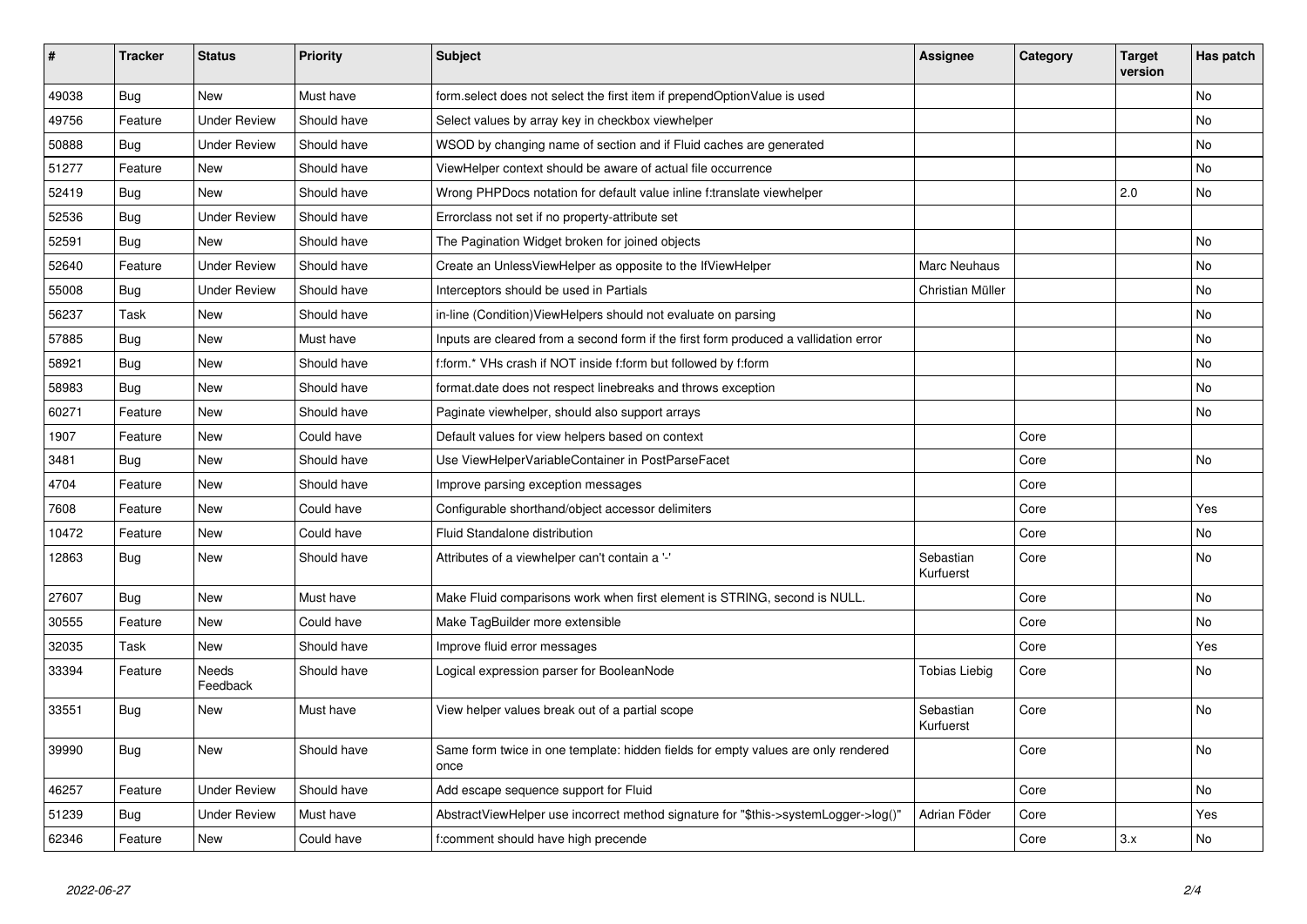| #     | <b>Tracker</b> | <b>Status</b>            | <b>Priority</b>      | <b>Subject</b>                                                                                         | Assignee                    | Category           | <b>Target</b><br>version | Has patch |
|-------|----------------|--------------------------|----------------------|--------------------------------------------------------------------------------------------------------|-----------------------------|--------------------|--------------------------|-----------|
| 8989  | Feature        | <b>Needs</b><br>Feedback | Could have           | Search path for fluid template files                                                                   |                             | View               |                          | <b>No</b> |
| 38369 | <b>Bug</b>     | New                      | Must have            | Resource ViewHelpers should not fall back to request package                                           |                             | View               |                          | No        |
| 43072 | Task           | New                      | Should have          | Remove TOKENS for adding templates fallback in Backporter                                              |                             | View               |                          | No        |
| 45394 | Task           | New                      | Should have          | Forwardport Unit test for standalone view                                                              |                             | View               |                          | <b>No</b> |
| 46289 | Bug            | Needs<br>Feedback        | Should have          | Enable Escaping Interceptor in XML request format                                                      |                             | View               | 2.0.1                    | No        |
| 60181 | Feature        | <b>New</b>               | Could have           | Caching mechanism for Fluid Views/Templates                                                            |                             | View               |                          | <b>No</b> |
| 3725  | Feature        | New                      | Could have           | <b>CSS Engine</b>                                                                                      | Christian Müller            | ViewHelpers        |                          | <b>No</b> |
| 5933  | Feature        | Accepted                 | Should have          | Optional section rendering                                                                             | Sebastian<br>Kurfuerst      | ViewHelpers        |                          | No        |
| 8491  | Task           | Needs<br>Feedback        | Should have          | link.action and uri.action differ in absolute argument                                                 | Karsten<br>Dambekalns       | ViewHelpers        |                          | <b>No</b> |
| 8648  | Bug            | New                      | Should have          | format.crop ViewHelper should support all features of the crop stdWrap function                        |                             | <b>ViewHelpers</b> |                          | <b>No</b> |
| 9950  | Task           | New                      | Should have          | Binding to nested arrays impossible for form-elements                                                  |                             | <b>ViewHelpers</b> |                          |           |
| 10911 | Task           | New                      | Should have          | Tx Fluid ViewHelpers Form AbstractFormViewHelper->renderHiddenIdentityField<br>should be more reliable |                             | <b>ViewHelpers</b> |                          | <b>No</b> |
| 26658 | Task           | <b>New</b>               | Won't have this time | Make Form ViewHelpers consistent                                                                       |                             | ViewHelpers        |                          | <b>No</b> |
| 26664 | Task           | New                      | Won't have this time | Clean up Form ViewHelpers                                                                              |                             | <b>ViewHelpers</b> |                          | <b>No</b> |
| 30937 | <b>Bug</b>     | New                      | Should have          | CropViewHelper stringToTruncate can't be supplied so it can't be easily extended                       |                             | ViewHelpers        |                          | Yes       |
| 33628 | Bug            | <b>Needs</b><br>Feedback | Must have            | Multicheckboxes (multiselect) for Collections don't work                                               | Christian Müller            | ViewHelpers        |                          | No        |
| 34309 | Task           | New                      | Could have           | Unknown ViewHelpers cause exception - should be handled more graceful                                  |                             | <b>ViewHelpers</b> |                          | No        |
| 34682 | <b>Bug</b>     | <b>Under Review</b>      | Should have          | Radio Button missing checked on validation error                                                       |                             | <b>ViewHelpers</b> |                          | <b>No</b> |
| 36410 | Feature        | <b>New</b>               | Should have          | Allow templates to send arguments back to layout                                                       |                             | <b>ViewHelpers</b> |                          | <b>No</b> |
| 36662 | Bug            | Needs<br>Feedback        | Should have          | Checked state isn't always correct when property is collection                                         | Kevin Ulrich<br>Moschallski | <b>ViewHelpers</b> | 1.1.1                    | <b>No</b> |
| 37619 | Bug            | New                      | Should have          | Fatal Error when using variable in name attribute of Section ViewHelper                                |                             | ViewHelpers        |                          | No        |
| 39936 | Feature        | New                      | Should have          | registerTagAttribute should handle default values                                                      |                             | <b>ViewHelpers</b> |                          | No        |
| 40064 | <b>Bug</b>     | New                      | Must have            | Multiselect is not getting persisted                                                                   |                             | ViewHelpers        |                          | No        |
| 40998 | Bug            | <b>Under Review</b>      | Should have          | Missing parent request namespaces in form field name prefix                                            | Sebastian<br>Kurfuerst      | ViewHelpers        | 1.1.1                    | No        |
| 43346 | Feature        | Under Review             | Should have          | Allow property mapping configuration via template                                                      | Karsten<br>Dambekalns       | <b>ViewHelpers</b> | 2.1                      | <b>No</b> |
| 44234 | <b>Bug</b>     | <b>Under Review</b>      | Should have          | selectViewHelper's sorting does not respect locale collation                                           |                             | ViewHelpers        | 2.1                      | <b>No</b> |